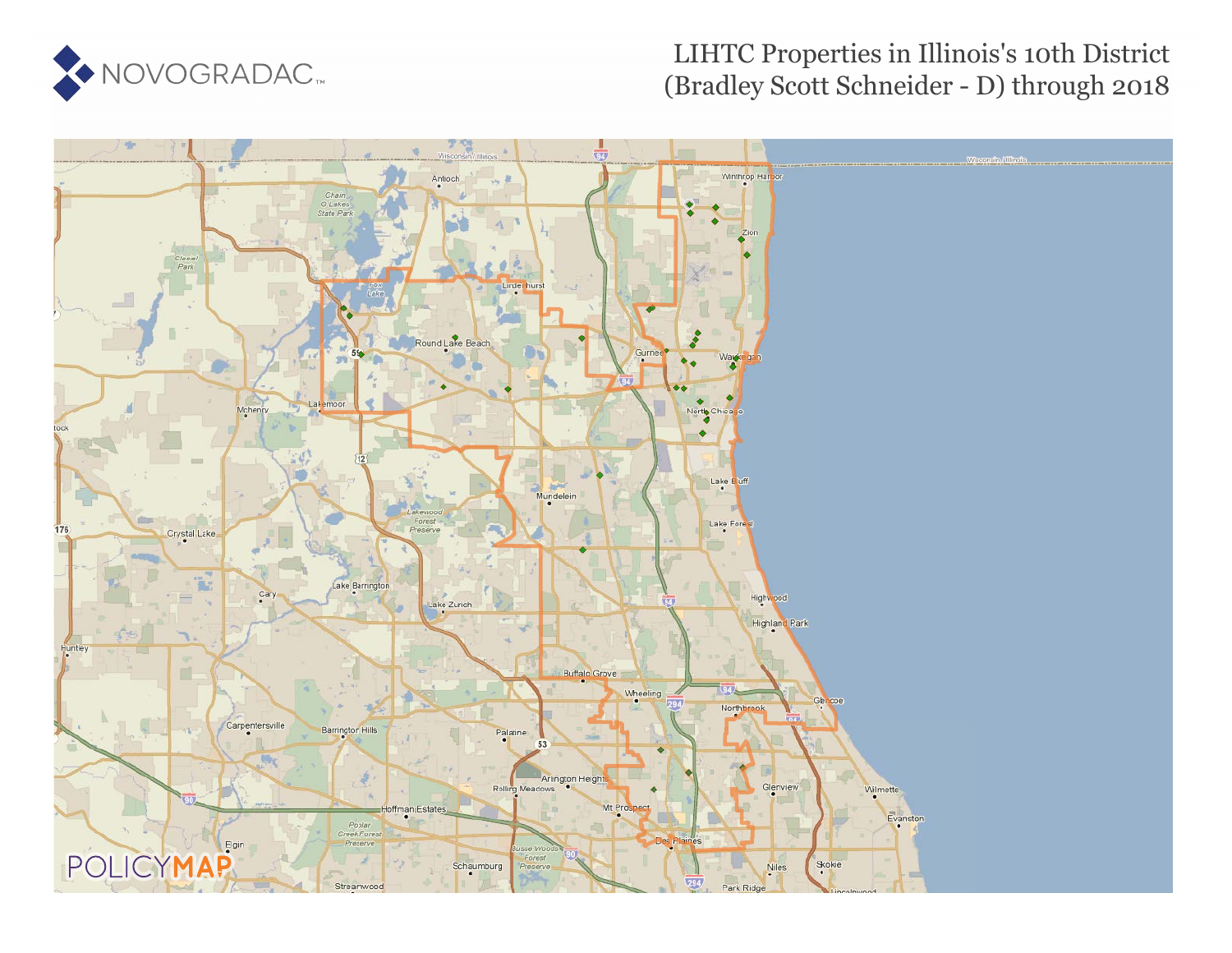| <b>Project Name</b>                                    | <b>Address</b>                    | City             | <b>State</b> | <b>Zip Code</b> | Nonprofit<br><b>Sponsor</b> | <b>Allocation</b><br><b>Year</b> | <b>Annual</b><br><b>Allocated</b><br><b>Amount</b> | <b>Year Placed</b><br>in Service | <b>Construction Type</b>         | <b>Total</b><br><b>Units</b> | Low<br><b>Income</b><br><b>Units</b> | <b>Rent or</b><br><b>Income</b><br><b>Ceiling</b> | <b>Credit</b><br>Percentage Bond               | Tax-<br><b>Exempt</b> | <b>HUD Multi-</b><br>Family<br><b>Financing/Rental</b><br><b>Assistance</b> |
|--------------------------------------------------------|-----------------------------------|------------------|--------------|-----------------|-----------------------------|----------------------------------|----------------------------------------------------|----------------------------------|----------------------------------|------------------------------|--------------------------------------|---------------------------------------------------|------------------------------------------------|-----------------------|-----------------------------------------------------------------------------|
| <b>LAKESIDE TOWER</b><br><b>APTS</b>                   | 200 JULIAN ST WAUKEGAN            |                  | IL           | 60085           |                             | 1992                             | \$214,286                                          | 1993                             | <b>Acquisition and Rehab 150</b> |                              | 150                                  |                                                   | Not<br>Indicated                               |                       |                                                                             |
| <b>WATERFORD APTS</b><br><b>PHASE I</b>                | 1503 LORELEI<br>DR                | ZION             | IL.          | 60099           |                             | 1992                             | \$631,467                                          | 1993                             | <b>New Construction</b>          | 144                          | 144                                  |                                                   | Not<br>Indicated                               |                       |                                                                             |
| <b>WATERFORD APTS</b><br>PHASE II                      | 1503 LORELEI<br>${\rm DR}$        | ZION             | IL           | 60099           |                             | 1993                             | \$620,748                                          | 1993                             | <b>New Construction</b>          | 144                          | 144                                  |                                                   | Not<br>Indicated                               |                       |                                                                             |
| PALERMO MANOR                                          | 2403 24TH ST                      | NORTH CHICAGO IL |              | 60064           | No                          | 1993                             | \$14,000                                           | 1994                             | <b>New Construction</b>          | $\overline{4}$               | $\overline{4}$                       | 60% AMGI                                          | $30\,\%$ present $\,$ No value                 |                       |                                                                             |
| NORTHLAKE FARMS<br><b>APTS</b>                         | 6700 DERBY DR GURNEE              |                  | IL           | 60031           | No                          | 1993                             | \$1,076,590                                        | 1995                             | <b>New Construction</b>          | 222                          | 222                                  | 60% AMGI                                          | $30\,\%$ present $\,$ No $\,$<br>value         |                       |                                                                             |
| <b>WAUKEGAN APTS</b>                                   | 102<br>WASHINGTON WAUKEGAN<br>TER |                  | IL           | 60085           |                             | 1993                             | \$490,175                                          | 1995                             | Acquisition and Rehab 72         |                              | 72                                   |                                                   | 70 % present $\,$ No $\,$<br>value             |                       |                                                                             |
| BUCKINGHAM PLACE 3040 W EIGHTH WAUKEGAN<br><b>APTS</b> | <b>ST</b>                         |                  | $\rm IL$     | 60085           | No                          | 1997                             | \$691,252                                          | 1997                             | <b>New Construction</b>          | 166                          | 166                                  | 60% AMGI                                          | <b>Both 30%</b><br>and 70%<br>present value    | No                    |                                                                             |
| <b>CINNAMON LAKE</b><br><b>TOWERS</b>                  | 2701 W GLEN<br><b>FLORA AVE</b>   | <b>WAUKEGAN</b>  | IL           | 60085           | No                          | 1997                             | \$589,594                                          | 1998                             | Acquisition and Rehab 274        |                              | 274                                  | 60% AMGI                                          | <b>Both 30%</b><br>and 70%<br>present value    | No                    |                                                                             |
| <b>KINGS COURT APTS</b>                                | 2801W<br>GRANDVILLE<br>AVE        | <b>WAUKEGAN</b>  | IL           | 60085           | No                          | 1998                             | \$275,000                                          | 1998                             | Acquisition and Rehab 168        |                              | 168                                  | 60% AMGI                                          | $30\,\%$ present $\,$ No value                 |                       |                                                                             |
| <b>LIBERTY TOWERS</b>                                  | 130 E COOK AVE LIBERTYVILLE       |                  | IL           | 60048           | No                          | 1999                             | \$293,348                                          | 1999                             | Acquisition and Rehab 121        |                              | 120                                  | 60% AMGI                                          | <b>Both 30%</b><br>and 70%<br>present value    | No                    |                                                                             |
| <b>CHAPEL GARDEN</b><br><b>SENIOR APTS</b>             | 1605 N MCAREE WAUKEGAN<br>RD      |                  | IL           | 60085           | No                          | 1997                             | \$135,829                                          | 1999                             | <b>New Construction</b>          | 22                           | 22                                   | 50% AMGI and 70%                                  | <b>Both 30%</b><br>present value               | No                    |                                                                             |
| CARMEL HOUSE APTS                                      | 2815 ELISHA<br>AVE                | ZION             | $\rm IL$     | 60099           | $\rm\thinspace No$          | 2001                             | \$329,916                                          | 2001                             | Acquisition and Rehab 80         |                              | 80                                   | 60% AMGI                                          | <b>Both 30%</b><br>and $70\%$<br>present value | No                    |                                                                             |
| HORIZON VILLAGE<br><b>APTS</b>                         | 4110 LAKE CT ZION                 |                  | $\rm IL$     | 60099           | $\rm\thinspace No$          | 2001                             | \$314,608                                          | 2001                             | Acquisition and Rehab 276        |                              | 145                                  | 60% AMGI                                          | Both $30\%$<br>and 70%<br>present value        | No                    |                                                                             |

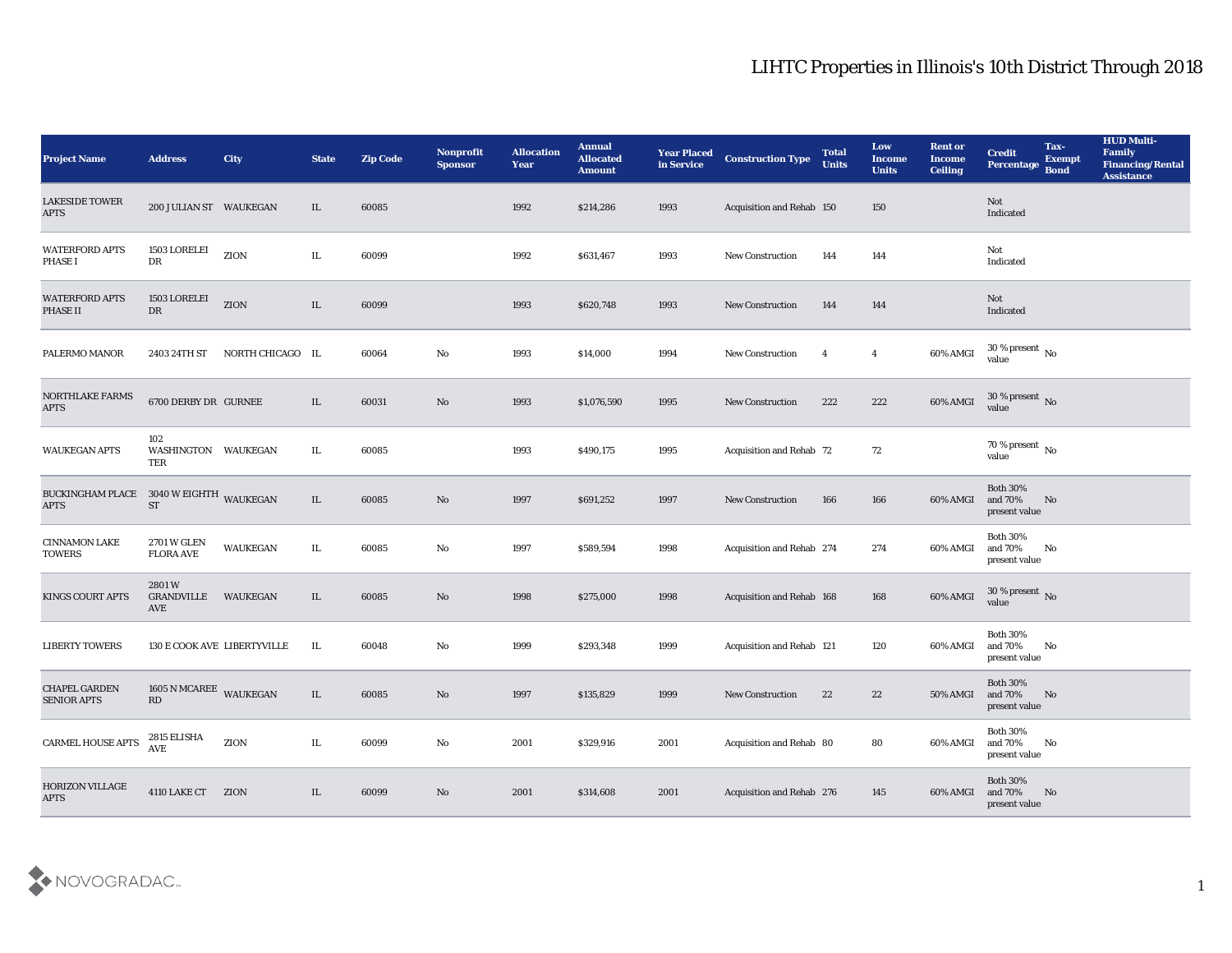| <b>Project Name</b>                                                                                                                                                                   | <b>Address</b>                  | City                            | <b>State</b> | <b>Zip Code</b> | <b>Nonprofit</b><br><b>Sponsor</b> | <b>Allocation</b><br><b>Year</b> | <b>Annual</b><br><b>Allocated</b><br><b>Amount</b> | <b>Year Placed</b><br>in Service | <b>Construction Type</b>  | <b>Total</b><br><b>Units</b> | Low<br><b>Income</b><br><b>Units</b> | <b>Rent or</b><br><b>Income</b><br><b>Ceiling</b> | <b>Credit</b><br>Percentage                 | Tax-<br><b>Exempt</b><br><b>Bond</b> | <b>HUD Multi-</b><br>Family<br><b>Financing/Rental</b><br><b>Assistance</b> |
|---------------------------------------------------------------------------------------------------------------------------------------------------------------------------------------|---------------------------------|---------------------------------|--------------|-----------------|------------------------------------|----------------------------------|----------------------------------------------------|----------------------------------|---------------------------|------------------------------|--------------------------------------|---------------------------------------------------|---------------------------------------------|--------------------------------------|-----------------------------------------------------------------------------|
| <b>LAKELAND APTS</b>                                                                                                                                                                  | <b>45 ERNEST AVE FOX LAKE</b>   |                                 | IL           | 60020           | No                                 | 2001                             | \$455,193                                          | 2001                             | Acquisition and Rehab 104 |                              | 104                                  | 60% AMGI                                          | <b>Both 30%</b><br>and 70%<br>present value | No                                   |                                                                             |
| <b>GREEN BAY MANOR</b><br><b>APTS</b>                                                                                                                                                 | 206 N GREEN<br><b>BAY RD</b>    | <b>WAUKEGAN</b>                 | IL           | 60085           | No                                 | 2001                             | \$314,226                                          | 2002                             | <b>New Construction</b>   | 75                           | 75                                   | 60% AMGI                                          | $70\,\%$ present $\,$ No value              |                                      |                                                                             |
| $\begin{minipage}{0.9\linewidth} \textbf{LIBRARY} & \textbf{LANE} \textbf{SENIOR} & \textbf{50} \textbf{LIBRARY} \textbf{LN} & \textbf{GRAYSLAKE} \end{minipage}$<br><b>RESIDENCE</b> |                                 |                                 | IL           | 60030           | $\mathbf {No}$                     | 2000                             | \$845,892                                          | 2002                             | <b>New Construction</b>   | 148                          | 148                                  | 50% AMGI                                          | <b>Both 30%</b><br>and 70%<br>present value | No                                   |                                                                             |
| 1106 MCALLISTER                                                                                                                                                                       | 1106<br><b>MCALISTER</b><br>AVE | NORTH CHICAGO IL                |              | 60064           |                                    | 1989                             | \$2,592                                            | 1989                             | Not Indicated             | $5\phantom{.0}$              | $\overline{5}$                       |                                                   | Not<br>Indicated                            |                                      |                                                                             |
| 1933 DICKEY AVENUE                                                                                                                                                                    | 1933 DICKEY<br><b>AVE</b>       | NORTH CHICAGO IL                |              | 60064           |                                    | 1989                             | \$1,667                                            | 1989                             | Not Indicated             | $\mathbf{1}$                 | $\mathbf{1}$                         |                                                   | Not<br>Indicated                            |                                      |                                                                             |
| WIMBLEDON DRIVE<br><b>APTS</b>                                                                                                                                                        | 522<br><b>WIMBLETON</b><br>DR   | PROSPECT<br><b>HEIGHTS</b>      | IL           | 60070           |                                    | 1991                             | \$48,106                                           | 1991                             | Acquisition and Rehab 6   |                              | $6\phantom{.}6$                      |                                                   | Not<br>Indicated                            |                                      |                                                                             |
| <b>ROSEWOOD APTS</b>                                                                                                                                                                  | 318 W FOREST<br>AVE             | ROUND LAKE                      | IL           | 60073           | No                                 | 2004                             | \$395,597                                          | 2005                             | Acquisition and Rehab 170 |                              | 170                                  | 60% AMGI                                          | <b>Both 30%</b><br>and 70%<br>present value | No                                   |                                                                             |
| <b>THOMAS PLACE</b>                                                                                                                                                                   | 2200 PATRIOT<br><b>BLVD</b>     | <b>GLENVIEW</b>                 | IL           | 60026           | No                                 | 2003                             | \$1,299,176                                        | 2006                             | <b>New Construction</b>   | 144                          | 144                                  | 60% AMGI                                          | $70\%$ present No<br>value                  |                                      |                                                                             |
| <b>ZION SENIOR</b><br>COTTAGES                                                                                                                                                        | 1005<br>PRESTWICK ST            | ZION                            | IL           | 60099           | No                                 | 2004                             | \$694,000                                          | 2006                             | <b>New Construction</b>   | 110                          | 82                                   | 60% AMGI                                          | $70\,\%$ present $\,$ No value              |                                      |                                                                             |
| PRAIRIE VIEW APTS<br>(NORTH CHICAGO)                                                                                                                                                  | CT                              | 1 PRAIRIE VIEW NORTH CHICAGO IL |              | 60064           | No                                 | 2006                             | \$530,433                                          | 2006                             | Acquisition and Rehab 224 |                              | 219                                  | 60% AMGI                                          | <b>Both 30%</b><br>and 70%<br>present value | No                                   |                                                                             |
| <b>BARTON SENIOR</b><br>RESIDENCES OF ZION AVE                                                                                                                                        | 3500 EMMAUS                     | ZION                            | IL           |                 | No                                 | 2005                             | \$1,152,092                                        | 2007                             | <b>New Construction</b>   | 130                          | 130                                  | 60% AMGI                                          | 70 % present $\,$ No $\,$<br>value          |                                      |                                                                             |
| <b>BROOKSTONE APTS</b>                                                                                                                                                                | 4247 HICKORY<br>HILLS DR        | <b>WAUKEGAN</b>                 | $\rm IL$     | 60087           | $\rm\, No$                         | 2006                             | \$4,497,361                                        | 2007                             | Acquisition and Rehab 168 |                              | 160                                  | 60% AMGI                                          | Both $30\%$<br>and $70\%$<br>present value  | No                                   |                                                                             |
| <b>WHISPERING OAKS</b><br><b>APTS</b>                                                                                                                                                 | 2443W<br><b>DUGDALE RD</b>      | WAUKEGAN                        | IL           | 60085           |                                    | 2008                             | \$1,570,422                                        | 2009                             | Not Indicated             | 405                          | 405                                  |                                                   | $\operatorname{\bf Not}$<br>Indicated       |                                      |                                                                             |

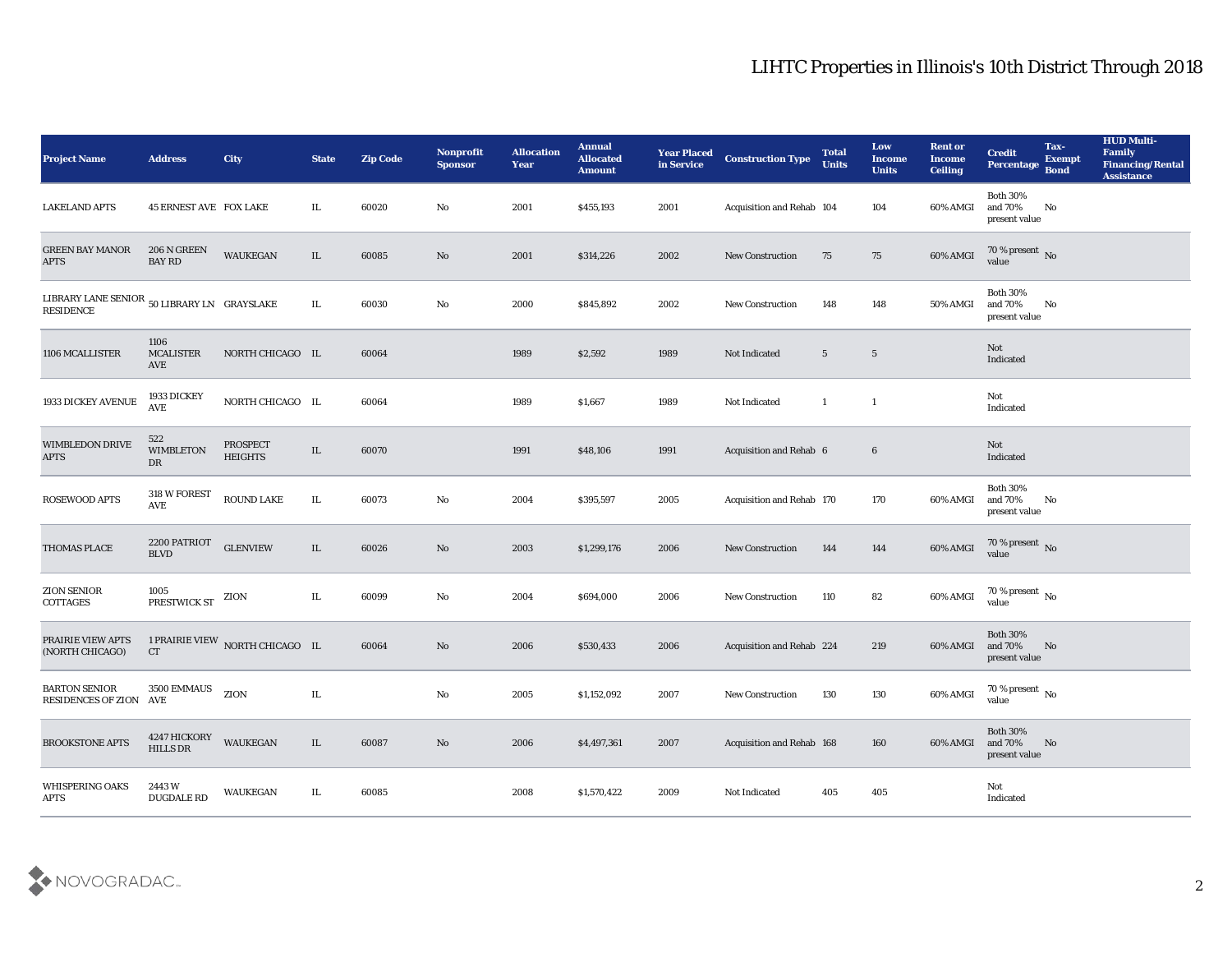| <b>Project Name</b>                                        | <b>Address</b>                         | City                              | <b>State</b> | <b>Zip Code</b> | Nonprofit<br><b>Sponsor</b> | <b>Allocation</b><br><b>Year</b> | <b>Annual</b><br><b>Allocated</b><br><b>Amount</b> | <b>Year Placed</b><br>in Service | <b>Construction Type</b>                                                           | <b>Total</b><br><b>Units</b> | Low<br><b>Income</b><br><b>Units</b> | <b>Rent or</b><br><b>Income</b><br><b>Ceiling</b> | <b>Credit</b><br>Percentage Bond               | Tax-<br><b>Exempt</b> | <b>HUD Multi-</b><br>Family<br><b>Financing/Rental</b><br><b>Assistance</b> |
|------------------------------------------------------------|----------------------------------------|-----------------------------------|--------------|-----------------|-----------------------------|----------------------------------|----------------------------------------------------|----------------------------------|------------------------------------------------------------------------------------|------------------------------|--------------------------------------|---------------------------------------------------|------------------------------------------------|-----------------------|-----------------------------------------------------------------------------|
| <b>LILAC APTS</b>                                          | <b>3 LILAC AVE</b>                     | <b>FOX LAKE</b>                   | IL           | 60020           | No                          | 2010                             | \$3,000,000                                        | 2010                             | Acquisition and Rehab 105                                                          |                              | 105                                  | 60% AMGI                                          | $30\%$ present No<br>value                     |                       |                                                                             |
| THOMAS PLACE - FOX<br>LAKE                                 | 229 THOMAS LN FOX LAKE                 |                                   | IL           | 60020           |                             | 2009                             | \$2,415,464                                        | 2010                             | Not Indicated                                                                      | 100                          | 100                                  |                                                   | Not<br>Indicated                               |                       |                                                                             |
| <b>CRANE MEADOWS</b><br><b>APTS</b>                        | 1503 LORELEI<br>DR                     | ZION                              | IL           | 60099           | $\rm\thinspace No$          | 2008                             | \$2,255,874                                        | 2011                             | Acquisition and Rehab 266                                                          |                              | 263                                  | 60% AMGI                                          | <b>Both 30%</b><br>and 70%<br>present value    | No                    |                                                                             |
| COLONIAL PARK APTS                                         | 748 SHARON<br>AVE                      | PARK CITY                         | IL           | 60085           |                             | 2010                             | \$322,458                                          | 2011                             | Not Indicated                                                                      | 240                          | 240                                  |                                                   | Not<br>Indicated                               |                       |                                                                             |
| <b>VILLAGE PARK APTS</b>                                   | 2520 VILLAGE<br>PARK DR                | WAUKEGAN                          | IL           | 60087           |                             | 2010                             | \$2,460,120                                        | 2011                             | Not Indicated                                                                      | 126                          | 100                                  |                                                   | Not<br>Indicated                               |                       |                                                                             |
| A SAFE PLACE II                                            | 2720 17TH ST                           | ZION                              | IL           | 60099           |                             | 2009                             | \$775,021                                          | 2011                             | Not Indicated                                                                      | 20                           | 20                                   |                                                   | Not<br>Indicated                               |                       |                                                                             |
| VICTORY CENTRE OF<br><b>VERNON HILLS</b><br><b>SENIOR</b>  | 97 W PHILLIP<br>RD                     | <b>VERNON HILLS</b>               | IL           | 60061           |                             | 2009                             | \$3,051,069                                        | 2012                             | Both New Construction 111<br>and $\ensuremath{\mathrm{A}}/\ensuremath{\mathrm{R}}$ |                              | 111                                  |                                                   | <b>Both 30%</b><br>and 70%<br>present value    |                       |                                                                             |
| VICTORY CENTRE OF<br><b>VERNON HILLS SLF</b>               | 99 W PHILLIP<br>RD                     | <b>VERNON HILLS</b>               | IL           | 60061           | $\rm\thinspace No$          | 2009                             | \$3,720,614                                        | 2012                             | Both New Construction 120<br>and $A/R$                                             |                              | 96                                   |                                                   | <b>Both 30%</b><br>and $70\%$<br>present value | No                    | Yes                                                                         |
| KARCHER ARTSPACE<br><b>LOFTS</b>                           | 405<br>WASHINGTON WAUKEGAN<br>ST       |                                   | IL           | 60085           |                             | 2010                             | \$923,393                                          | 2012                             | Not Indicated                                                                      | 36                           | 32                                   |                                                   | Not<br>Indicated                               |                       |                                                                             |
| <b>HERITAGE WOODS OF</b><br><b>GURNEE</b>                  | 3755 GRAND<br>AVE                      | <b>GURNEE</b>                     | IL           | 60031           |                             | 2010                             | \$1,113,922                                        | 2012                             | Not Indicated                                                                      | 105                          | 84                                   |                                                   | Not<br>Indicated                               |                       |                                                                             |
| OAK HILL SUPPORTIVE 76 E ROLLINS<br><b>LIVING FACILITY</b> | RD                                     | <b>ROUND LAKE</b><br><b>BEACH</b> | IL           | 60073           |                             | 2010                             | \$1,865,363                                        | 2012                             | Not Indicated                                                                      | 94                           | 84                                   |                                                   | Not<br>Indicated                               |                       |                                                                             |
| <b>GREENLEAF MANOR</b>                                     | 3345 SANDERS<br>RD                     | <b>NORTHBROOK</b>                 | IL           | 60062           |                             | 2012                             | \$830,635                                          | 2013                             | Not Indicated                                                                      | 20                           | ${\bf 20}$                           |                                                   | Not<br>Indicated                               |                       |                                                                             |
| <b>MOUNT PROSPECT</b><br>HORIZON                           | 1703 E<br>KENSINGTON MT PROSPECT<br>RD |                                   | IL           | 60056           |                             | 2012                             | \$14,112,822                                       | 2014                             | Not Indicated                                                                      | 91                           | 91                                   |                                                   | Not<br>Indicated                               |                       |                                                                             |